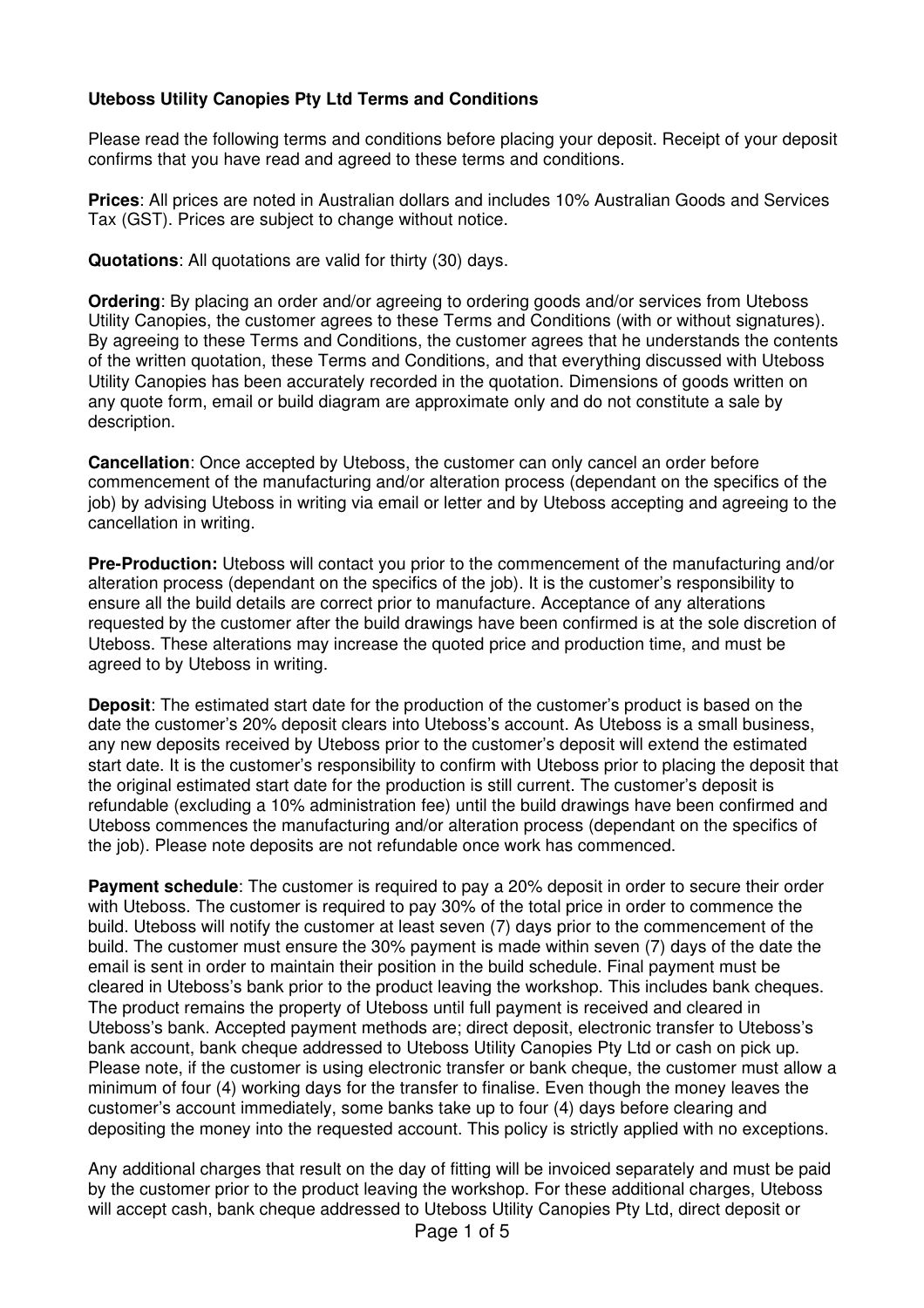electronic transfer into the nominated bank account. If the customer chooses to pay by electronic transfer, the customer must send Uteboss the receipt of this transfer prior to the products leaving the workshop. Uteboss reserves the right to hold a customer's vehicle and/or Uteboss manufactured, designed, or supplied product on Uteboss's premises in the event of an outstanding/unpaid invoice in order to secure payment. The customer's vehicle and/or Uteboss manufactured, designed or supplied product can be held until such time that the outstanding/ unpaid invoice is paid in full.

**Start date:** Uteboss will notify the customer at least seven (7) days prior to the commencement of the build. This notification will include build drawings and the 30% payment due. It is the responsibility of the customer to look carefully over these diagrams. The customer must confirm or make alterations to these drawings and return to us along with the 30% payment and these signed Terms and Conditions within seven (7) days of the date the email is sent in order to maintain their position in the build schedule. Any alterations to the build details may result in an additional charges and delayed production time. Uteboss must agree in writing to any proposed changes by the customer. At times, proposed changes are not possible. If Uteboss determines that the customer's proposed changes are not possible, Utbeoss will discuss with the customer alternate options.

**Pick-up date:** Uteboss strives to deliver the customer's product on time. However, as most of Uteboss's products are custom made, delays to finishing on time due to materials, customer alterations, and unforeseen circumstances do occur from time to time. Every product is different, and additional components of the build extend the build time. The start/finish date given to the customer by Uteboss is an estimation only and not a guaranteed date. Uteboss will inform the customer of any delays regarding the customer's product. Uteboss will contact the customer when the product is complete and ready to pickup. Uteboss cannot agree to a predetermined finish date or fitting date. If the customer requires the product to be completed on a specific date, please advise Uteboss prior to placing a deposit as it may not be feasible.

**Fitting**: Uteboss will arrange a fitting date with the customer once the product is completed. Uteboss does not arrange fitting dates prior to completion or when ordering unless specifically noted by Uteboss. If "price includes fitting" is noted on the quotation by Uteboss, this refers to standard fitting. We allow two (2) hours for standard fitting of tray mounted canopies. Custom sized products sometimes require additional time depending on the make of vehicle and tray and extra charges may apply. Uteboss charges \$100 per hour for all fitting charges outside of the standard fitting allotment. Canopies fitted to the chassis instead of a tray may require additional time and materials depending on the make of vehicle and additional charges may apply. We allow four (4) hours for standard fitting of chassis mounted canopies. Uteboss charges \$100 per hour for all fitting charges outside of this standard fitting allotment. Uteboss will advise the customer of any additional charges. These charges will be noted on an additional invoice payable upon pickup. Any extra requirements or modifications requested by the customer at the time of fitting cannot be accommodated.

The customer is responsible for contacting Uteboss prior to fitting to discuss any matters which may necessitate delaying fitting. The customer is responsible for having their vehicle ready for fitting. Uteboss does not remove trays, headboards, tubs, toolboxes, etc for free. If removal is required, the customer must contact Uteboss prior to fitting. Removal will be charged at the hourly rate of \$100. Trays, tubs, and other parts removed by Uteboss must be removed from Uteboss's premises by the customer when picking up their vehicle. Uteboss is unable to store parts, canopies, vehicles, or trailers at our premises unless specifically agreed to in writing by Uteboss. The customer must leave their vehicle with Uteboss for fitting. The customer must organise their own transport from the workshop while the products are being fitted. Uteboss does not have toilets or facilities for customers to remain at the workshop. Uteboss will contact the customer when the fitting is completed. This is usually the same day, however at times fitting may extend to the next day. If the customer's vehicle must remain in the workshop, Uteboss will take due care to lock the vehicle inside overnight. Any vehicles left at Uteboss premises remain the sole responsibility of the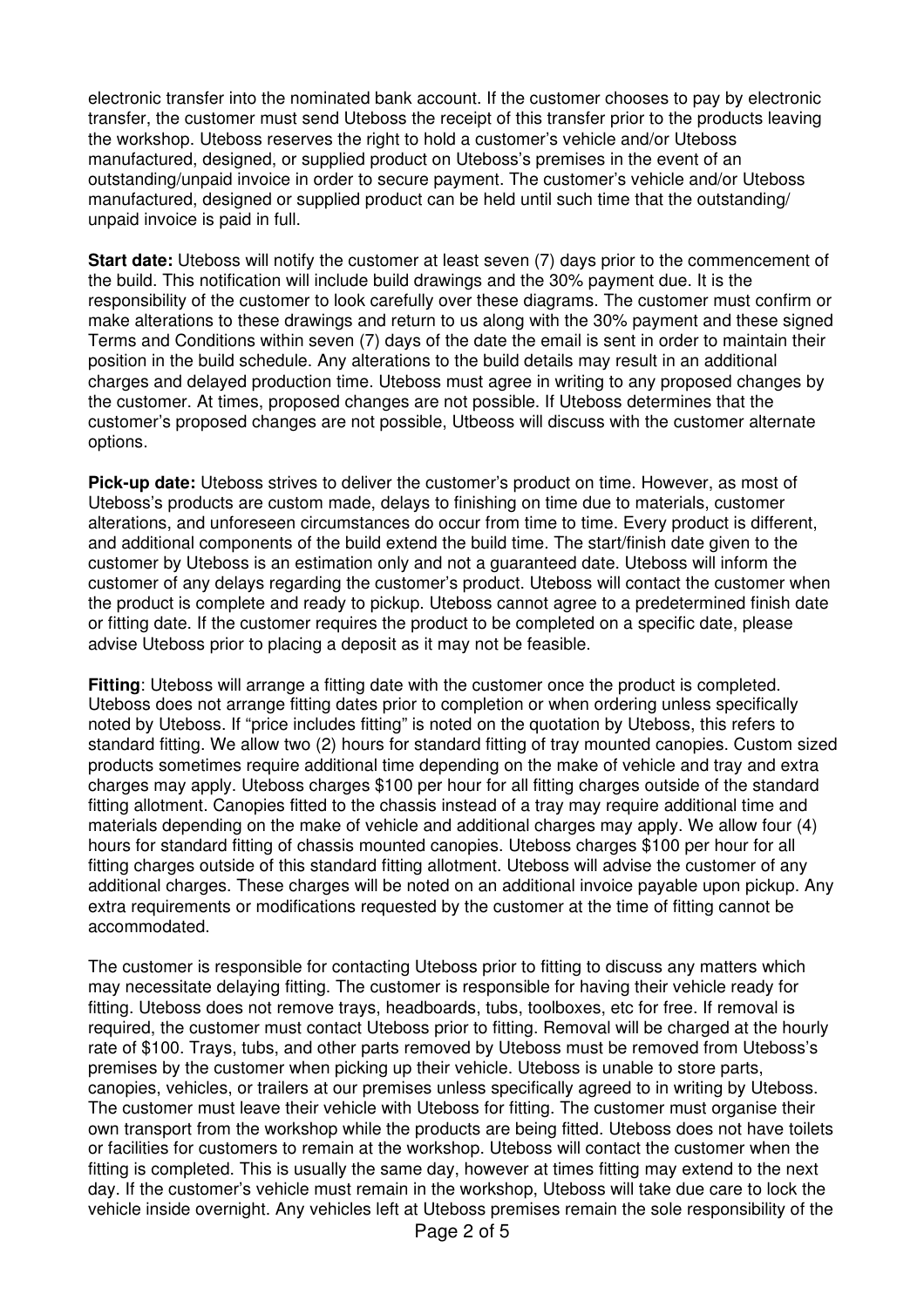customer and Uteboss shall not be liable for any loss or damage to any customer's vehicle by any cause while left at the Uteboss premises.

**Finishes:** We outsource any painting and powder-coating to professionals. If the customer chooses to have their product painted or powder-coated, the estimated build time will increase by at least two weeks. Uteboss has no control over the time taken for the professional powder-coaters and painters to fit the product in to their workload, do the work on the product, and for Uteboss to pick up the product. Finishes, including painting, powder-coating, or polishing, are not covered under warranty. Powder-coating will not produce an exact match to the vehicle. If the customer chooses to paint the canopy to match the vehicle, the vehicle will need to be left at Uteboss's workshop prior to Uteboss delivering the product to the painter, in order for a proper colour match to be attained.

**Liability**: Uteboss is not liable in any way for any loss to the customer and/or third party, including but not limited to loss of income, travel expenses, costs associated with rescheduling, for delay in completing an order of any Uteboss manufactured, designed, or supplied product.

**Authority**: By agreeing to these Terms and Conditions, the customer gives Uteboss the authority to:

- 1. Enter the customer's vehicle; and/or
- 2. Drive the customer's vehicle as necessary while the vehicle is in Uteboss's possession; and/or
- 3. Disconnect the customer's vehicle battery when necessary during the manufacturing and/or fitting process and/or
- 4. Remove and/or refit wheels, body accessories, fixtures, etc when necessary

**Freight/Delivery:** Prices on quotation do not include any freight or delivery costs. Any freight cost estimates provided by Uteboss verbally, or in writing, on a quotation or email, are estimates only. Final freight prices will be confirmed when Uteboss manufactured, designed, or supplied products are completed and ready for dispatch. Freight costs must be paid prior to product dispatch. Any delays in freight payment will delay product delivery and may result in higher freight charges. Uteboss is not responsible for any delays in freight time estimates. All questions regarding freight delivery times are to be addressed to the specified freight company directly. Uteboss is not liable for any damage caused to a customer's vehicle and/or Uteboss manufactured, designed, or supplied product during the freight or delivery process. Uteboss urges the customer to take out freight insurance with the specified freight company, and therefore relay any concerns and/or issues possibly caused in transit to the freight company directly. Packing of products by Uteboss for freight/delivery will incur an additional charge. Packing and packing materials are not refundable unless otherwise stated by Uteboss.

**Custom design work:** Uteboss takes no responsibility for customer designed parts if they fail or cause injury. Uteboss does not build parts that Uteboss considers unsafe. Uteboss does not accept responsibility of a part made by Uteboss, designed by the customer that becomes unsafe at a later date. Customers requesting custom designed canopies or products must supply detailed drawings in order to avoid any confusions or mistakes. Uteboss advises customers not to rely on a conversation or a rough sketch as once a custom canopy or part is manufactured, it is not returnable or refundable. During the manufacturing and/or alteration process, Uteboss reserves the right to make necessary changes during manufacture of custom designed parts due to engineering constraints or safety factors. Standard canopy sizes and finishes are noted on our website. Painted and powder coated canopies, any canopies outside of these sizes, and any chassis mount canopies are considered custom canopies and are not refundable or returnable. If the canopy or part does not fit correctly, needs modification, or necessitates unforeseen work, extra charges will apply. Uteboss urges customers to take exact measurements and allow for frame work, floor lip height, drawer space etc. Uteboss is happy to advise on this, but any measurements or subsequent changes must be noted on the quote by the customer and agreed to by Uteboss to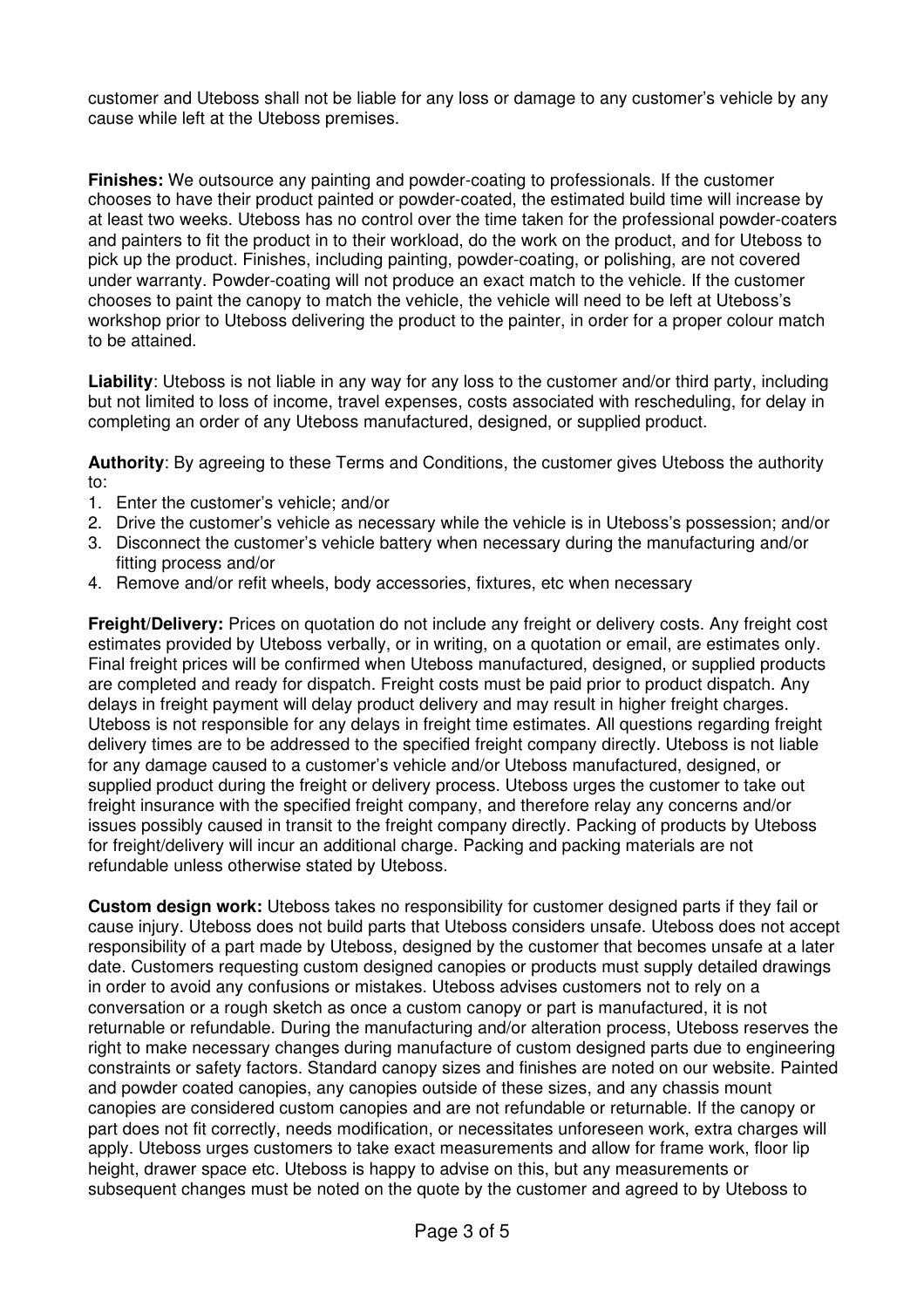avoid confusion. Uteboss will not be held liable for any problems associated with customer requirements that are not noted on the quote in writing and agreed to by Uteboss.

**Quality:** Uteboss strives to deliver products of high quality to the customer. As Uteboss products are manufactured by hand in Australia, the products may contain minor imperfections. **Mounting points:** Uteboss only secures tray mounted canopies with interior bolts through the canopy frame and vehicle tray. This gives a secure and tamper proof fitting. Fitting of over centre catches or other devices by the customer or any third party will void the customer's Uteboss warranty.

**Lift off legs:** Are designed for lifting the canopy with no more than 500 kgs of evenly distributed contents inside. Once the canopy is removed from the vehicle, the legs must be wound down to the lowest level for safety reasons. Any modification to the legs/mounting points by the customer or a third party will void the customer's warranty. Any overloading of the canopy by the customer or a third party will void the customer's warranty.Uteboss does not fit castor wheels to the legs due to safety reasons. Fitting castor wheels by the customer or a third party will void the customer's warranty.

**Internal Drawers:** Overloading of the drawers will void the customer's warranty. Draw slide ratings are given by the manufacturer of the drawer slides and are in no way a rating for the drawer capacity. The customer must indicate the required use for the drawers and the expected weight load so that Uteboss can design and manufacture the drawer accordingly.

**Kitchens:** Uteboss uses Smev/Dometic appliances for their quality and reliability. Other brands and/or customer bought items will not be fit by Uteboss. Customers may fit their own non Smev/ Dometic items if they wish. Modification to Uteboss kitchens by fitting appliances by the customer or another third party voids the customer's warranty. Gas connection is the responsibility of the customer and must be done by a licensed gas fitter.

**Maintenance:** Below are the maintenance recommendations by Uteboss. The below recommendations are based on normal driving. More frequent service will be required with off road driving.

1.Door hinge: Lubricate with WD40 monthly or immediately after any beach work.

2. Door locks: Lubricate mechanism inside canopy, drawers, or toolbox and exterior lock barrel with WD-40 monthly or immediately after any beach work.

3. All fasteners to be inspected monthly and adjusted where necessary. More frequent inspection may be necessary after off road driving.

4. Drawer slides to be lubricated with silicone spray.

Please note, salt water and sand contact with the customer's canopy is not covered under warranty. Immediate washing with detergent once leaving the beach and lubricating as above is highly recommended.

Regular maintenance is essential to avoid problems and/or voiding the customer's warranty.

**Warranty:** Uteboss offers customers a 60 month warranty from date of purchase on workmanship to the original purchaser.. This warranty covers general road use and light off-road work. Warranty is not transferable. All warranty work must be carried out by Uteboss at Uteboss's premises. Any modifications not authorised by Uteboss in writing will void the warranty. The customer is responsible for contacting Uteboss to discuss any alterations prior to making the alterations. The customer acknowledges and agrees that any warranties provided by the manufacturer of the vehicle may be void as a result of fitting a Uteboss canopy and/or accessories. It is the responsibility of the customer to verify this with the provider of such warranties. Uteboss will not be liable in any way for claims or loss suffered in connection with any warranties provided by third parties which cease to be valid or enforceable as a result of fitting a Uteboss canopy and/or accessories. Any transportation costs involving any warranty work will be the responsibility of the customer. Transport damage is not covered by Uteboss in any circumstances. Loss of income, use